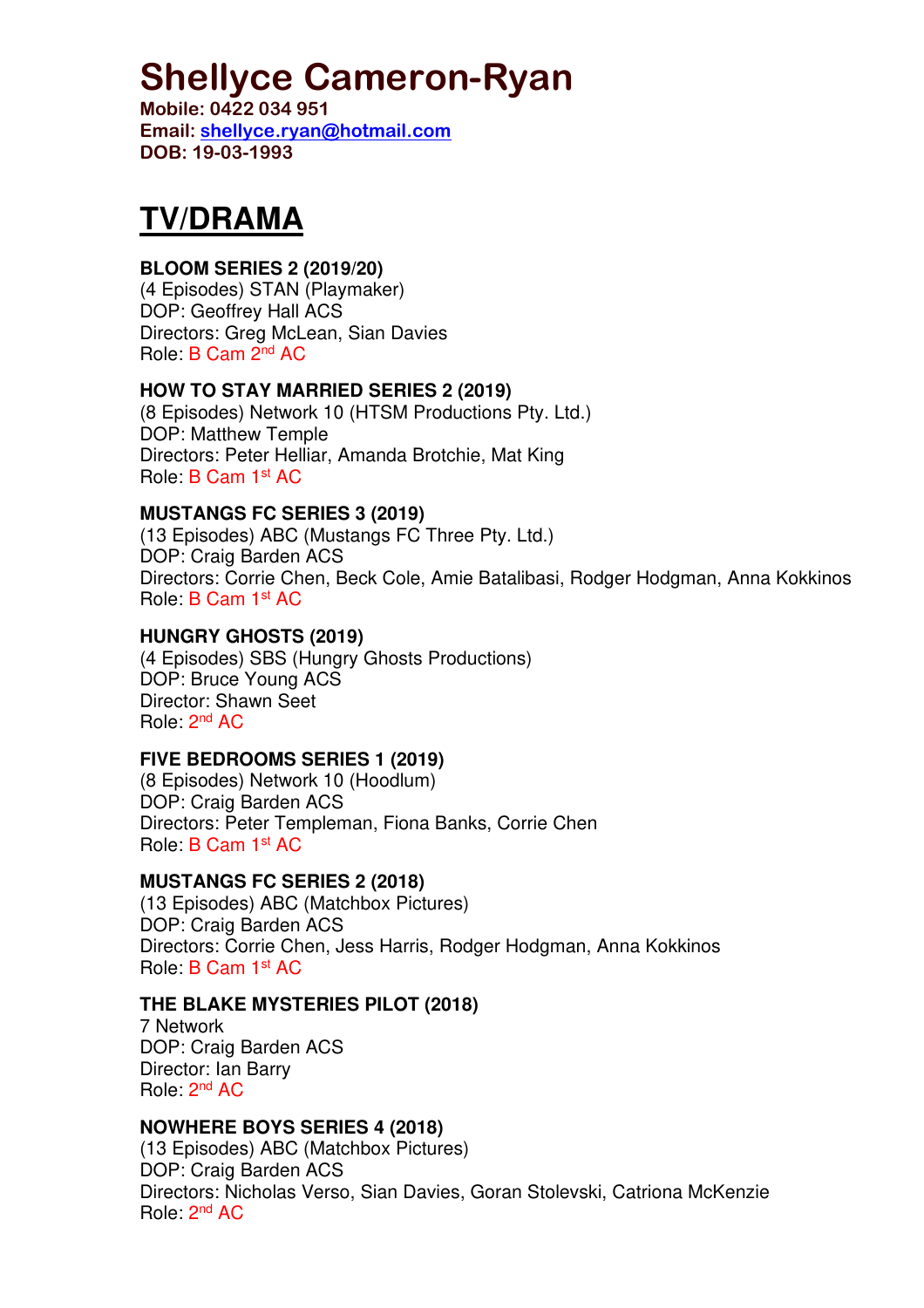**Mobile: 0422 034 951 Email: shellyce.ryan@hotmail.com DOB: 19-03-1993** 

## **TV/DRAMA cont..**

#### **THE DOCTOR BLAKE MYSTERIES TELEMOVIE-FAMILY PORTRAIT (2017)**

ABC (December Media) DOP: Craig Barden ACS Director: Ian Barry Role: 2<sup>nd</sup> AC

#### **PICNIC AT HANGING ROCK- TV MINISERIES (2017)**

(6 Episodes) Foxtel (Fremantle Media) DOP: Garry Phillips ACS Directors: Larysa Kondracki, Michael Rymer, Amanda Brotchie Role: B Camera 2<sup>nd</sup> AC

#### **THE DOCTOR BLAKE MYSTERIES SERIES 5-TV DRAMA (2016)**

(8 Episodes) ABC (December Media) DOP: Craig Barden A.C.S Directors: Ian Barry, Fiona Banks, Alister Grierson, Daina Reid Role: 2<sup>nd</sup> AC

#### **NOWHERE BOYS SERIES 3-CHILDREN'S TV SERIES (2016)**

(13 Episodes) ABC (Matchbox Pictures) DOP: Craig Barden A.C.S Directors: Rowan Woods, Sian Davies, Nicholas Verso Role: 2<sup>nd</sup> AC

#### **THE DOCTOR BLAKE MYSTERIES SERIES 4-TV DRAMA (2015)**

(8 Episodes) ABC (December Media) DOP: Craig Barden A.C.S Directors: Declan Eames, Fiona Banks, John Hartley, Ian Barry Role: 2<sup>nd</sup> AC

#### **HOUSE HUSBANDS SERIES 4-TV DRAMA (2015)**

(3 Episodes) Channel 9 DOP: Bruce Young Directors: Ian Watson, Grant Brown, Mat King Role: Video Split Operator

#### **MOLLY-MINI SERIES (2015)**

(2 Parts) Channel 7 (Mushroom Pictures) DOP: Craig Barden A.C.S Director: Kevin Carlin Role: Video Split Operator/B Loader

#### **THE DOCTOR BLAKE MYSTERIES SERIES 3-TV DRAMA (2014)**

(8 Episodes) ABC (December Media) DOP: Craig Barden A.C.S Directors: Pino Amenta, Fiona Banks, Karl Zwicky, Declan Eames Role: Video Split Operator/B Loader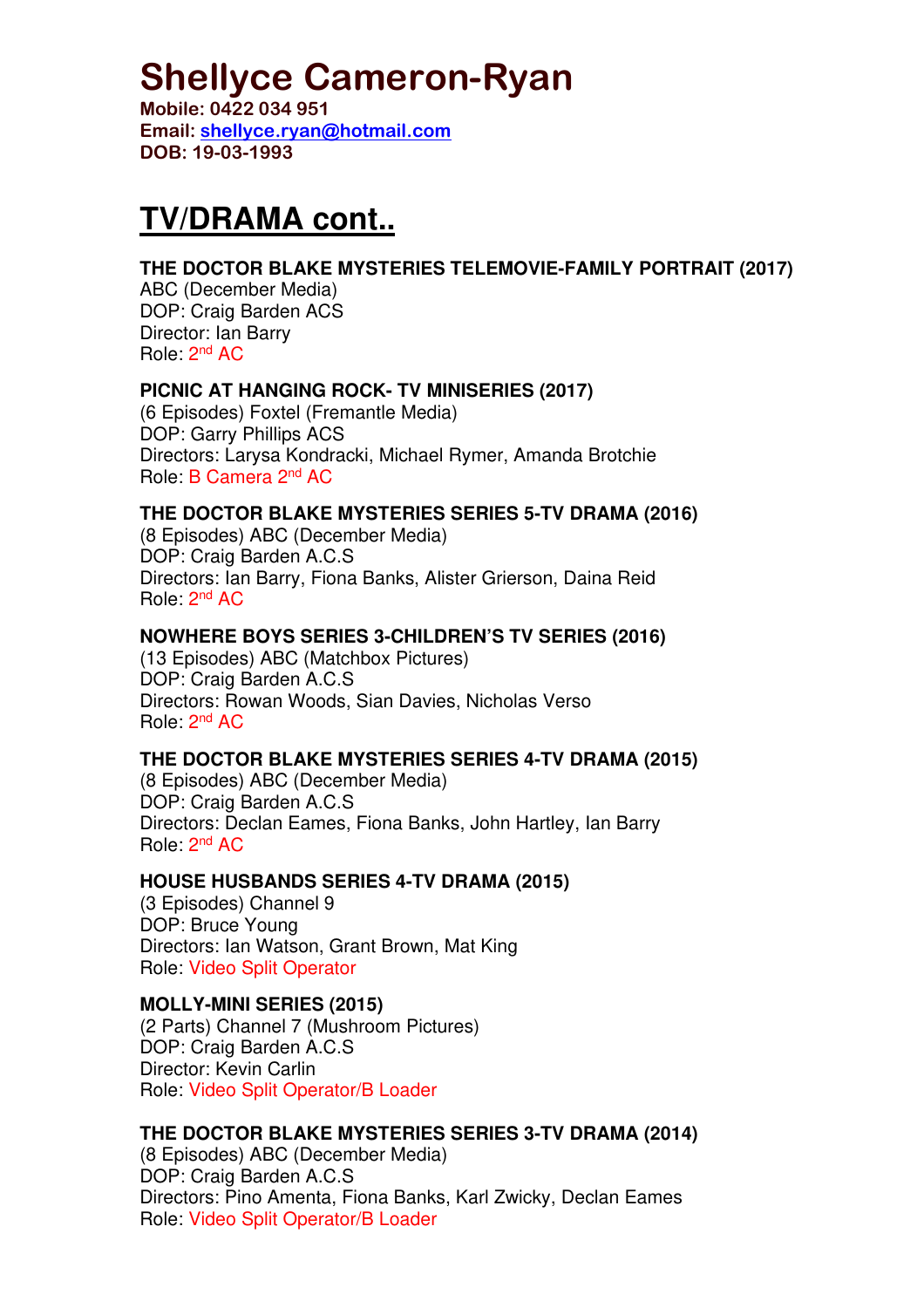**Mobile: 0422 034 951 Email: shellyce.ryan@hotmail.com DOB: 19-03-1993** 

## **TV/DRAMA cont..**

#### **WENTWORTH SERIES 3-TV DRAMA (2014)**

(12 EPISODES) Foxtel (Fremantle Media) DOP: Craig Barden A.C.S Directors: Kevin Carlin, Catherine Millar, Steve Jodrell Role: Video Split Operator/B Loader

#### **WENTWORTH SERIES 2-TV DRAMA (2013-14)**

(12 Episodes) Foxtel (Fremantle Media) DOP: Craig Barden A.C.S Directors: Kevin Carlin, Steve Jodrell, Dee Mclachlan, Catherine Millar, Pino Amenta Role: Video Split Operator

#### **THE WORST YEAR OF MY LIFE, AGAIN!-CHILDREN'S TV SERIES (2013)**

(13 episodes) ABC DOP: Craig Barden A.C.S Directors: Pino Amenta, John Hartley, Darren Ashton Role: Video Split Operator

#### **WENTWORTH SERIES 1- TV DRAMA (2012-13)**

(10 Episodes) FOXTEL DOP: Craig Barden A.C.S Directors: Kevin Carlin, Tori Garrett, Catherine Millar, Jet Wilkinson Role: Video Split Operator

## **ADDITIONAL DAYS**

#### **WENTWORTH SERIES 8-TV DRAMA (2019/20)**

(Main & 2nd Units) FOXTEL (Fremantle Media) DOP: Darrell Martin, Craig Barden ACS Director: Kevin Carlin, Corrie Chen, Fiona Banks, Roger Hodgman, Beck Cole Role: 2nd AC

#### **PLAYING FOR KEEPS SERIES 2-TV DRAMA (2019)**

(Main Unit) Fremantle Media DOP: Marty Smith Director: Scott Major Role: Add. 2nd AC

#### **RELIC-FEATURE FILM (2018)**

STAN (Carver Films) DOP: Geoffrey Simpson ACS, Charlie Sarroff Director: Natalie Erika James Role: Add. 2nd AC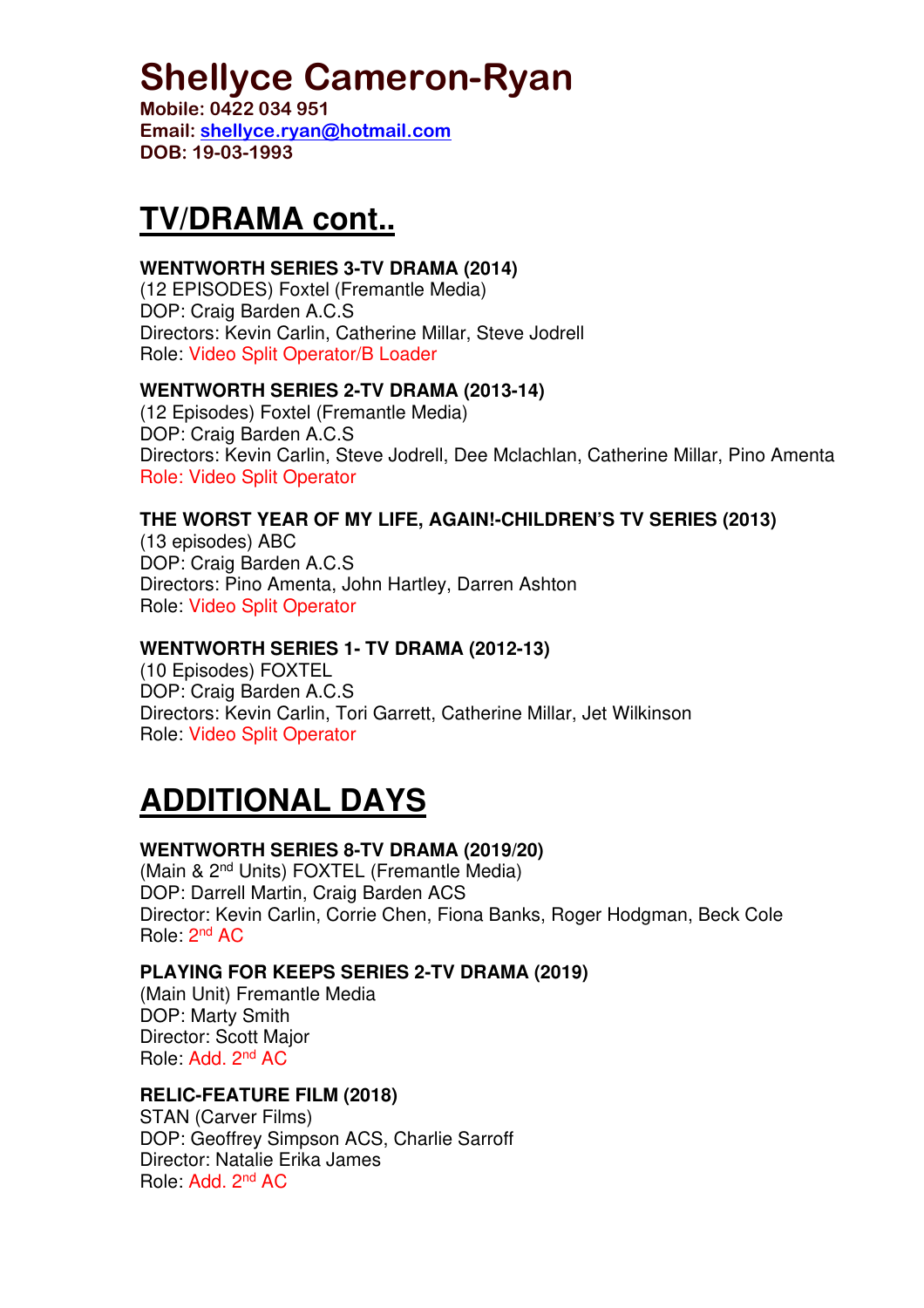**Mobile: 0422 034 951 Email: shellyce.ryan@hotmail.com DOB: 19-03-1993** 

## **ADDITIONAL DAYS cont..**

#### **BAD MOTHERS SERIES 1-TV DRAMA (2018)**

(Main & 2nd Units) Channel 9 DOP: John Stokes ACS (Main Unit) Phil Cross ACS (2nd Unit) Director: Sian Davies, Catriona McKenzie & Geoff Bennett Role: 2nd AC

#### **MISS FISHER'S MODERN MURDER MYSTERIES SERIES 1-TV DRAMA (2018)**

(Main & 2nd Units) Everycloud Productions DOP: Kath Chambers (Main Unit) Craig Barden (2nd Unit) Director: Fiona Banks, Lynn Hegarty Role: 2nd Unit 2nd AC and add. Video Split Main Unit

#### **WENTWORTH SERIES 7-TV DRAMA (2018)**

(Main & 2nd Units) Foxtel (Fremantle Media) DOP: Kath Chambers Director: Beck Cole, Roger Hodgman Role: 2nd AC & Video Split

#### **WENTWORTH SERIES 6-TV DRAMA (2017)**

(Main & 2nd Units) Foxtel (Fremantle Media) DOP: Kath Chambers & Craig Barden ACS Director: Fiona Banks, Roger Hodgman Role: 2nd AC & Video Split

#### **SAMPA THE GREAT-ST.JEROME'S LANEWAY FESTIVAL (2017)**

HYPE Republic DOP: Bruno Kataoka Director: Macario De Sousa Role: 2<sup>nd</sup> AC/Data Wrangler

#### **WINNERS & LOSERS SERIES 4-TV DRAMA (2015)**

Channel 7 DOP: Phil Cross ACS Director: Fiona Banks Role: Video Split Operator

#### **OPEN SLATHER-COMEDY (2015)**

FOXTEL DOP: Heath Kerr Director: Nathan Croft Role: 2nd AC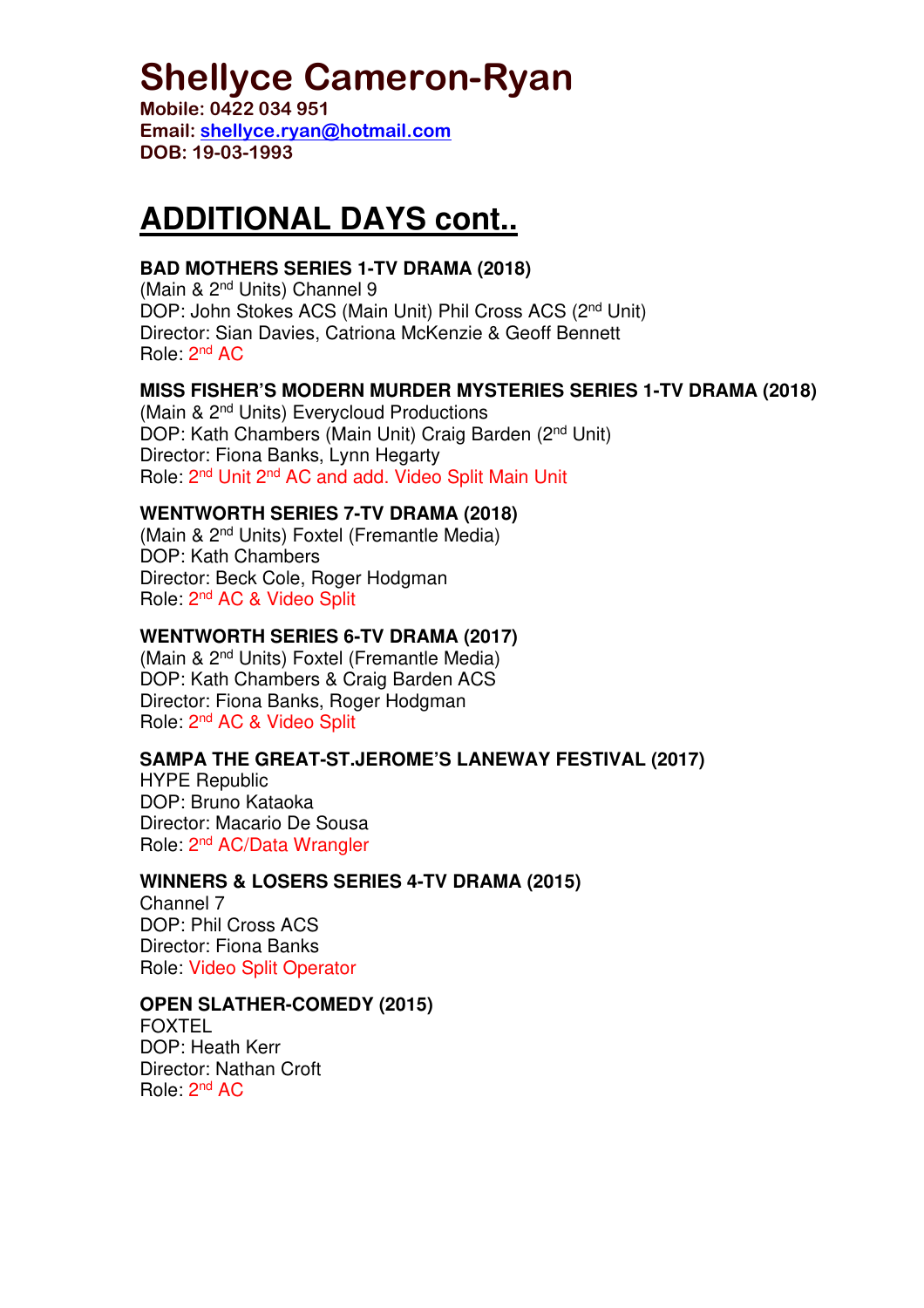**Mobile: 0422 034 951 Email: shellyce.ryan@hotmail.com DOB: 19-03-1993** 

### **SUMMER CODA-FEATURE FILM (2010)**

Director: Richard Gray Role: Sound Department Assistant

**NEIGHBOURS – DRAMA (2009)**  NETWORK 10

Directors: Various 'WORK EXPERIENCE PLACEMENT' Camera Department Art Department

# **TVCs/Short Films**

## **The Otto Empire- Carlton Dry**

**Role:** 2 nd AC/Data Wrangler **DOP:** Earle Dresner **1 1st AC:** Cara Hurley

### **Clemenger BBDO Group- Pedigree**

**Role:** 2 nd AC/Data Wrangler **DOP:** Earle Dresner **1 st AC:** Cara Hurley

## **Jump Productions- Chemist Warehouse (Bondi Sands)**

**Role:** 2 nd AC/Data Wrangler **DOP:** Max Walter **1st AC:** Ben Bryan

### **Nike-Dylan Alcott**

**Role:** 2 nd AC/Data Wrangler **DOP:** Campbell Brown **1st AC:** Ben Starr

### **Axis Films- Magic Mike Live!**

**Role:** 2<sup>nd</sup> AC DOP: Tim Maloney Steadicam Operator: Matt Kearney 1<sup>st</sup> AC: Ben Starr

#### **WILL YOU FIND ME? (SHORT FILM) (2020)**  Independant DOP: Vanessa Cox Director: William Atkinson

Role: 1st AC

#### **DUST IN THE WIND (SHORT FILM) (2019)**

Independant DOP: Cara Hurley Director: Celia Rossi Role: 1st AC

#### **WALK WITH ME (SHORT FILM) (2016)**

Independant DOP: Ben McCullough Director: Sam Rankin Role: 2nd AC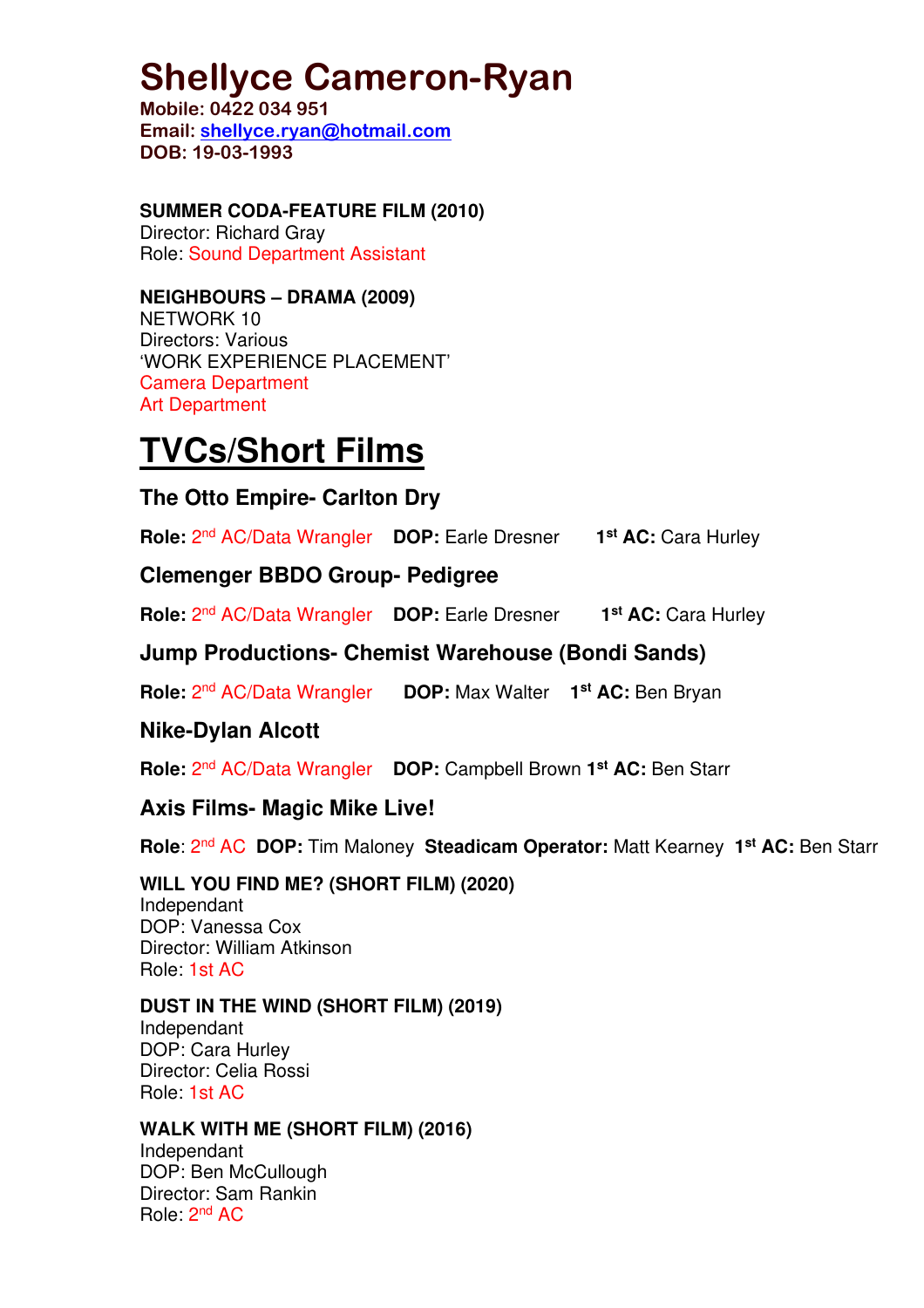**Mobile: 0422 034 951 Email: shellyce.ryan@hotmail.com DOB: 19-03-1993** 

#### **TROLLEY (SHORT FILM) (2016)**

Independant DOP: Vanessa Cox Director: Sam Rankin Role: 2nd AC

#### **THE ESCAPE HATCH (SHORT FILM) (2015)**

Independant DOP: Darrell Martin Director: David Willing Role: 2nd AC

### **LUNCH DATE (SHORT FILM) (2013)**

Independant DOP: Darrell Martin Director: David Willing Role: 2nd AC

#### **THE LAST SUPPER-SHORT FILM (2009)**

Director: Angus Sampson Role: Assistant Clapper Loader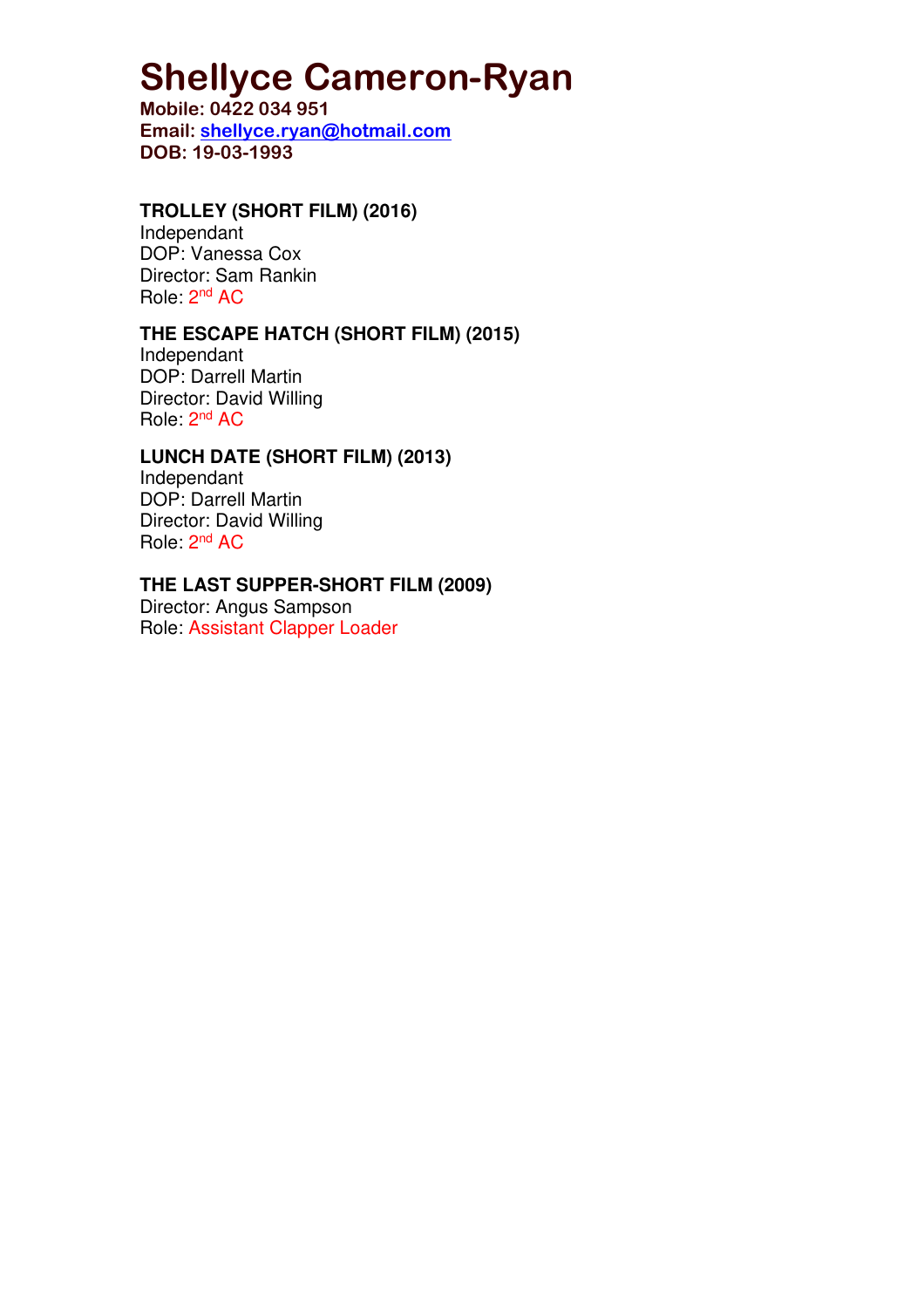**Mobile: 0422 034 951 Email: shellyce.ryan@hotmail.com DOB: 19-03-1993**